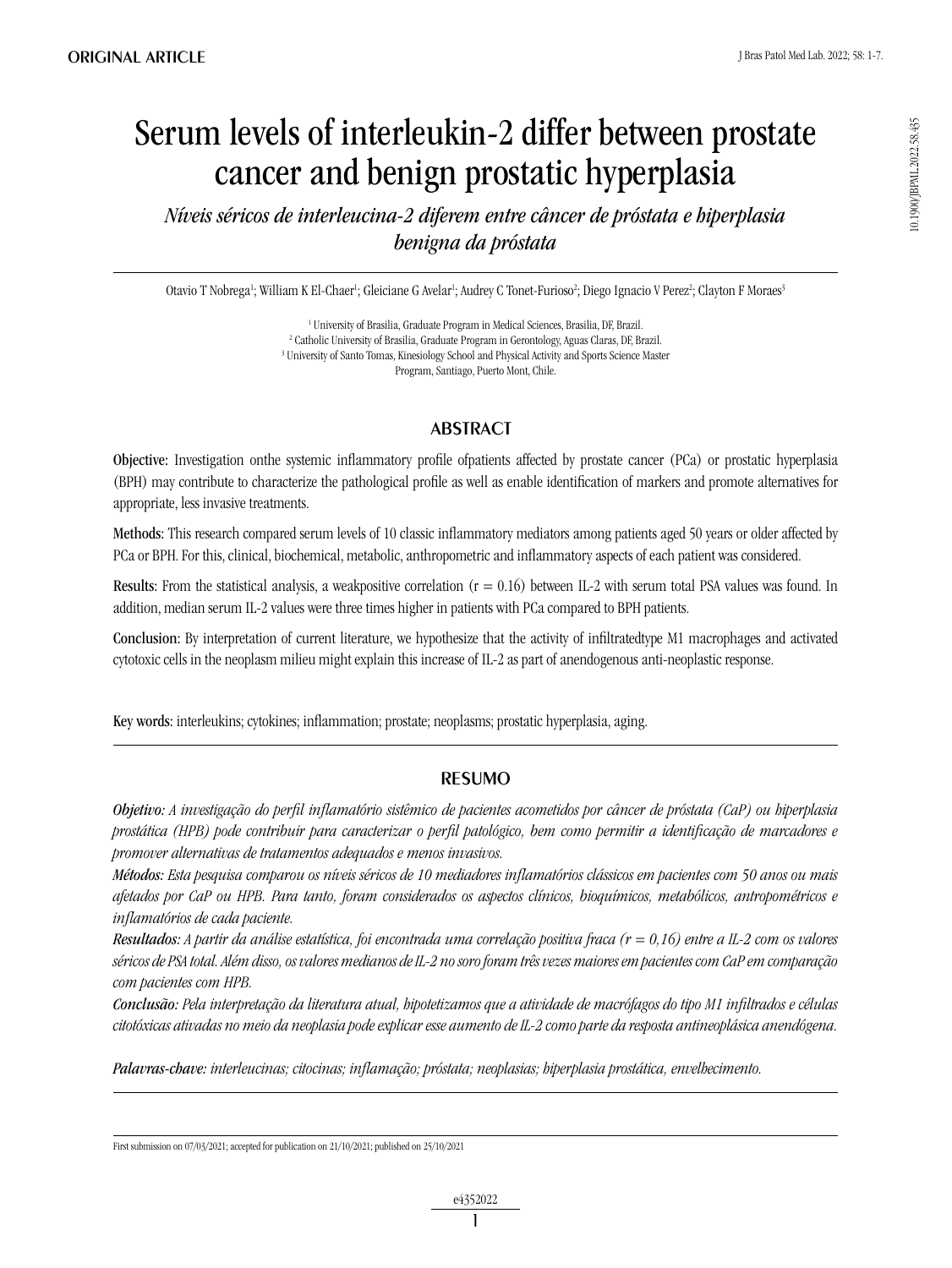### **INTRODUCTION**

Benign prostatic hyperplasia (BPH) and prostate cancer (PCa) are the most common chronic urological conditions in the male population after the age of  $50^{(1,2)}$ . There are reports that about 50% of men have BPH at the  $6<sup>th</sup>$  decade of life, with a frequency that rises to 90% in the 9<sup>th</sup> decade<sup>(3)</sup>. As the second leading cause of death by cancer among American men, six out of ten diagnoses performed for PCa occur at the age of 65 years or older<sup>(1)</sup>. In this line, the Brazilian scenario points out that PCa corresponds to the most frequent non-melanoma cancer among men, and highly associated with aging<sup>(4)</sup>.

BPH occurs when stromal and epithelial cells of the prostate in the periurethral region proliferate from replicative conditions influenced by inflammation and, resulting in gland hyperplasia and consequent obstruction of the urinary canal that triggers typical symptoms. Prostatic inflammation is strongly related to the pathogenesis of BPH, being supported by epidemiological, histopathological and molecular evidence<sup>(5,6)</sup>. However, there is no evidence that BPH is responsible for the development of PCa<sup>(2)</sup>.

Concerning contributors to the development of PCa, family inheritance appears as the main risk factor for the disease, alongside ethnic group (population ancestry) and lifestyle habits as additional factors<sup>(7,8)</sup>. Prostate tissues affected by tumor express high levels of different inflammatory mediators with the potential to produce systemic consequences<sup>(9)</sup>. Among numerous characteristics, the ability to promote chronic inflammation usually corresponds to an important peculiarity of cancer, being estimated that 20% of allcancer cases among adults are associated with tissue inflammation of either focal or diffuse nature<sup>(10)</sup>. Accumulated chemotactic factors can enable neoplastic evasion through blood and lymphatic circulation, with chronic inflammation associated with poor prognosis $(11)$ .

The microenvironment affected by cancer has different cell types and cytokines. Factors such as IL-6 and CSF-1 derived from neoplastic cells drive myeloid precursors to differentiation into macrophages<sup>(12)</sup>. In addition, studies have suggested that interleukin (IL)-6 cooperates with the signaling of growth factors in the prostate microenvironment to promote tumorigenesis and the progression of malignancy<sup>(13)</sup>. Cytokines such as TGF-β and IL-1, for example, have already been described in prostate tissue as possible prognostic biomarkers of PCa<sup>(14)</sup>.

As an alternative for monitoring different prostatic conditions, the measurement of the prostate-specific antigen (PSA) is currently recommended by most urological medical societies worldwide, using a reference value of 4 ng / mL in screening procedures for early detection of PCa. Despite the clinical utility as an organ-specific marker, PSA dosages are susceptible to alteration in different prostatic conditions (prostatitis, benign hyperplasia, and cancer, for example), and its clinical use is recommended to in association with different procedures to increase the diagnostic specificity<sup>(15)</sup>.

Therefore, to assess of a differentiated systemic inflammatory profile among patients affected by highly prevalent prostatic diseases (such as CaP and BPH) may be an effective strategy to yield a precise distinction between these pathologies, as well as helping to understand their development, prognosis, and alternatives for more appropriate and less invasive treatments.

Bearing in mind the scarcity of precise diagnostic methods for similar pathologies and the intrinsic role of inflammatory mediators in carcinogenic processes, our research is dedicated to the investigation of possible biomarkers that make the distinction between BPH and PCafeasible<sup>(16)</sup>. For this, the present study compared the serum levels of a set of 10 classic inflammatory mediators between patients affected by PCaor BPH.

#### MATERIAL AND METHODS

A cross-sectional study that analyzed male patients aged 50 years or older consecutively admitted from August 2017 to July 2018 at the Urology Outpatient Service of University Hospital of Brasília. Each individual was submitted to a clinical protocol focused on the characterization of prostatic alteration (PCa or BPH) if any.In parallel to the urological evaluation, clinical, biochemical, metabolic, anthropometric and inflammatory aspects of each patient were analyzed.

Urological Evaluation: Procedures involved a comprehensive clinical investigation of classic signs and symptoms of physiological changes in the excretory and reproductive systems of patients(17), such as reduced urinary jet or voiding effort, a sensation of incomplete bladder emptying or intermittency, dysuria, nocturia, and hematospermia. Then, the total and free PSA levels were evaluated, followed by an analysis of the prostatic condition of each patient by means of digital rectal examination, with assessment of consistency (fibroelastic, hardened or with nodules), surface (smooth or irregular), contours (sharp or inaccurate) and volume (normal or increased), as well as the presence or absence of the median groove. Patients with prostatic nodules detected by digital rectal examination and/or with high PSA levels ( $>$  4.0 ng/mL) were referred for biopsy, with or without the described signs and symptoms.

Patients with biopsy results indicative of acinar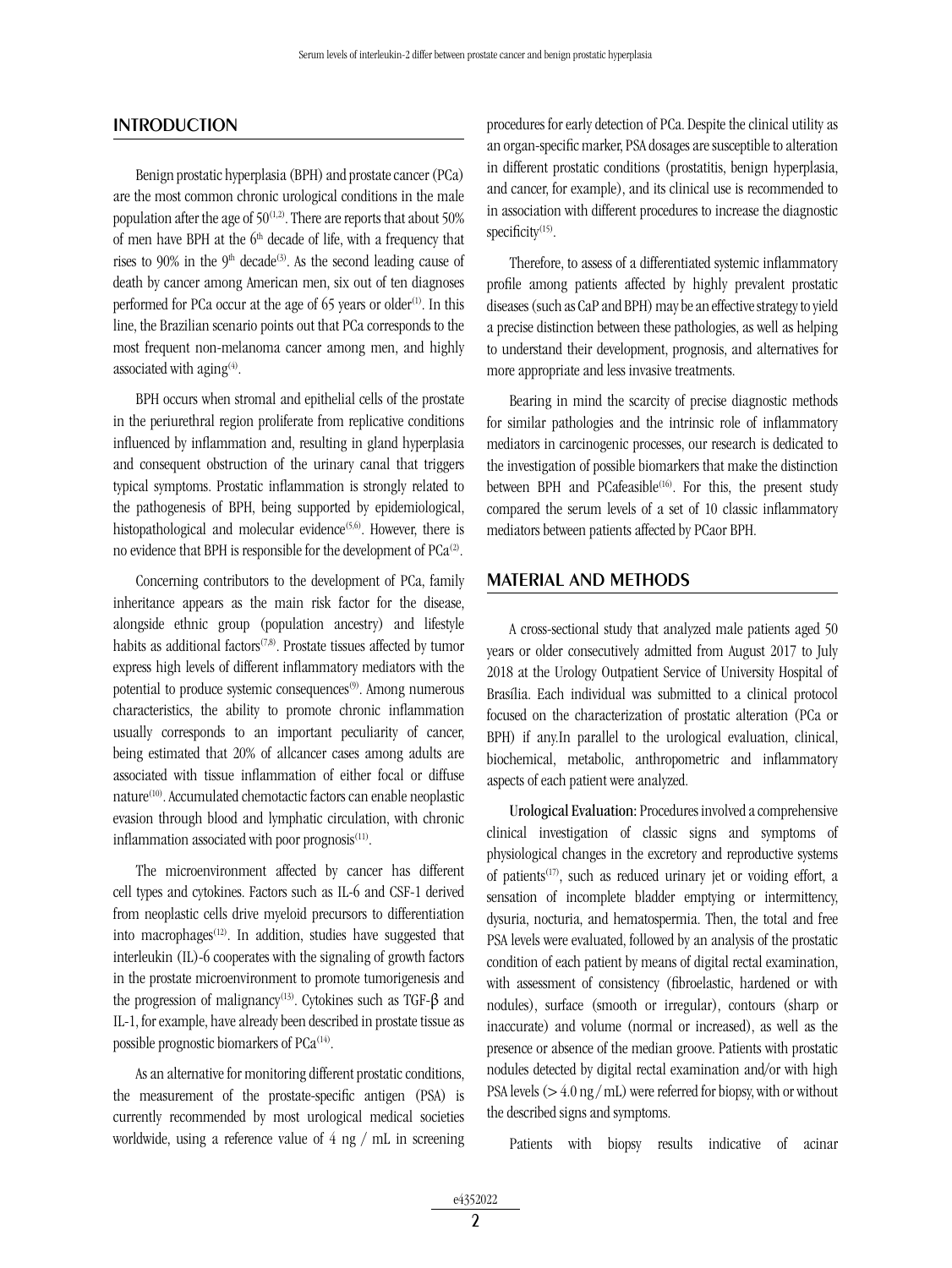adenocarcinoma and who had not undergone a previous radical prostatectomy procedure comprised the study's PCa group, with the Gleason Score determined for each.

Upon admission to the study, peripheral blood drawn to yield serum to allowthe laboratoryanalyses for the present study, with a portion of biological samples frozen at -80ºC for analysis of the inflammatory panel.

Laboratory Analysis: Clinical and Biochemical Tests: The biological samples collected were processed following protocols and routine laboratory analytical technical instructions. The glycemic, lipemic, enzymatic, metabolic and inflammatory profiles of each patient were analyzed.

The fasting levels of glucose, total cholesterol, triglycerides and HDL were carried out through colorimetric tests, using the InVitro® Human Star 600 equipment as automation.Through the turbidimetry analytical technique, the ultrasensitive PCR values were obtained. With the help of bromocresol green indicator dyes and Biuret reagent, the levels of albumin and total proteins, respectively, were determined.The values of TGO (AST) and TGP (ALT) were analyzed using the Reitman-Frankel automation technique. The estimates of the glomerular filtration rate were obtained using the Cockcroft-Gault formula. Through the colorimetric test with alkaline picrate reagent, creatinine values were determined. LDL levels were obtained according to Friedewald 's formula, and finally, VLDL - c, was obtained by calculating VLDL  $=$  TG  $/$  5, where TG corresponds to triglycerides.

The complete blood count was performed using the automated hematological system CELL-DYN Ruby®. Glycated hemoglobin was obtained using high-performance liquid chromatography (HPLC), while levels of insulin, vitamin D, homocysteine, TSH, free T4 and total and free PSA were obtained by electrochemiluminescence using the Cobas E411 system from the brand Roche®.

Inflammatory Panel: On the occasion of the biochemical evaluations, whole blood was drawn and the serum obtained was kept frozen at -80 °C until thawed for the assessment of the immune mediators. Cytokine concentrations were assessed by a multiplexed flow cytometry method using two sets of bead-based immunoassays known as the Human Th1/Th2 II kit and the Human Inflammatory kit manufactured by BD Biosciences<sup>®</sup> (San Diego, CA, USA), used according to the manufacturer protocols and which all together yielded measurements for 9 different circulating mediators, as follows: interferon-γ (IFNγ), interleukin-1β (IL1β), IL2, IL4, IL6, IL8, IL10, IL12.p70, tumor necrosis factor- α (TNFα) and C-reactive protein.

Briefly, the lyophilized cytokine standards and the serum samples were processed and the results acquired using the BD

FACSVerse® flow cytometer, FL4 channel. Three hundred events were acquired for each cytokine bead used. Data were analyzed using the FCAP software, version 3.0 (BD Biosciencesâ, San Diego, CA, USA). Standard curves for each cytokine were generated using a standard mixture of mediators supplied. The concentration in each serum was determined by interpolation from the corresponding standard curve. Whenever a given cytokine was assessed by both kits, the mean value obtained was considered.

The C-reactive protein was assessed using the CRP Human Instant ELISA™ Kit, manufactured by Invitrogen (Thermo Fisher Scientific, Waltham, MA USA).

Statistical Analyses: To address the aim of evaluating the occurrence of an association between baseline, clinical characteristics of the sample with the condition under investigation, our statistical analyses were initiated by comparing anthropometric and biochemical traits of potential confounding effects in the main model. The normal distribution of all variables was assessed using the Kolmogorov-Smirnov test. Then, a comparison of levels of immune mediators across carries of prostate cancer and BPH was carried out. The Student's *t-test* and the Mann-Whitney test were used for comparison of central tendency scores of parametric and non-parametric data, respectively, with data expressed as mean  $\pm$  standard deviation or median with interquartile intervals, accordingly. The association between continuous traits was evaluated using Pearson's correlation test. For all analyses, a P < 0.05 was rendered as a threshold of statistical significance. All analyses were performed with the Statistical Package for the Social Sciences (SPSS) for Windows (version 17.0).

## RESULTS

After medical diagnostic procedures, a total of 182 patients with an average age of 66 years were identified as having CaP or BPH. Recognized as one of the most frequent prostatic disorders among long-lived men, BPH corresponded to the highest proportion (n  $= 162$ ; 89%) of patients with gland dysfunction in this study when compared to those with CaP (Table 1). The clinical and biochemical characteristics observed in the patients demonstrated a high prevalence of metabolic disorders regardless of the prostate condition, which is illustrated by the average values for lipemic and glycemic indexes at a borderline or supraphysiological level.

Levels of total and free PSA proved to be consistently high among PCa patients when compared to BPH (Table 1). Since in PCa, PSA is mostly complexed with α-1-chymotrypsin and α-2 macroglobulin, the indices of the ratio of free PSA / total PSA, as expected, were higher in patients with BPH (Table 1).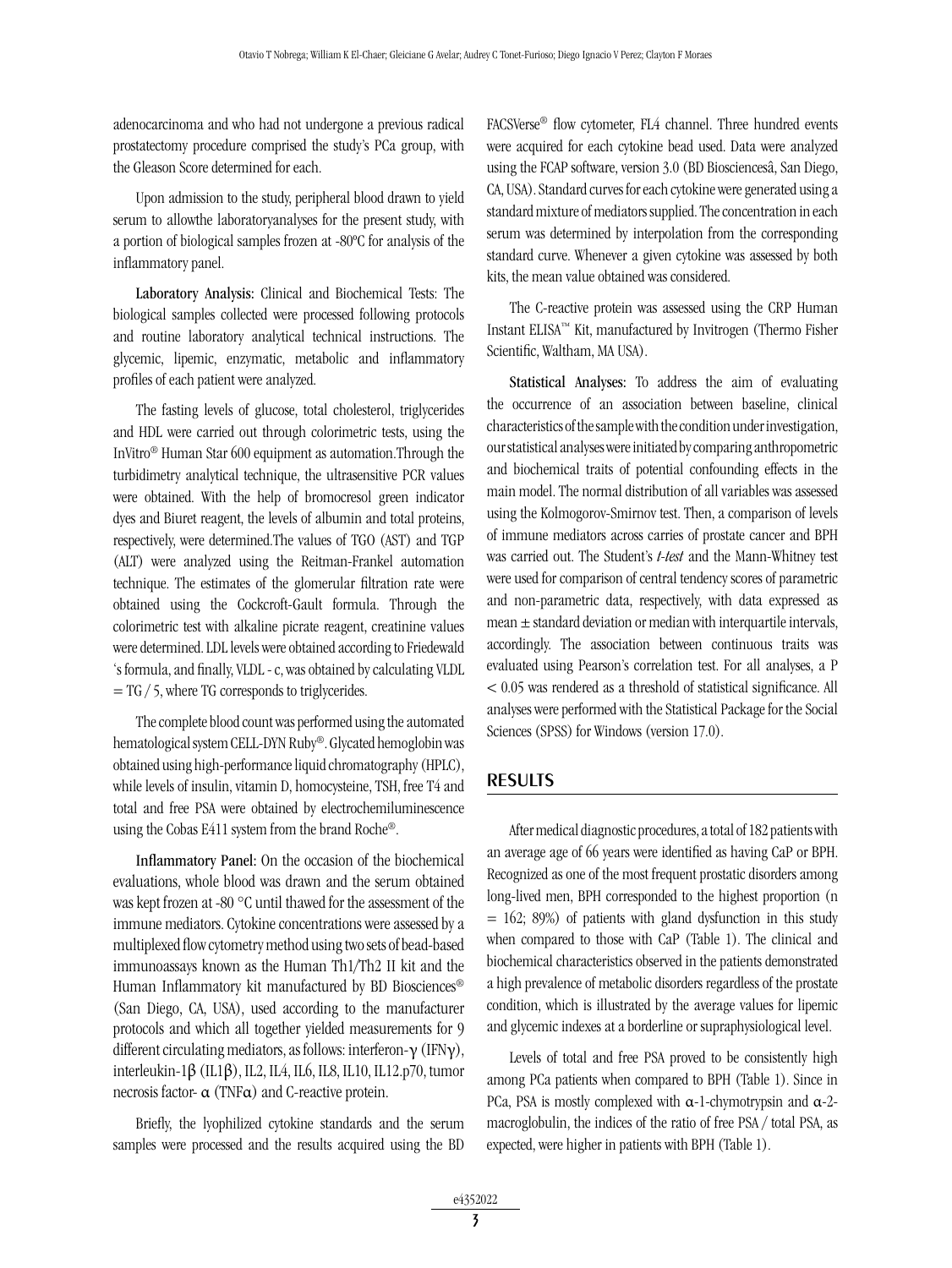|                                    | PCa               | <b>BPH</b>        | p*                     |
|------------------------------------|-------------------|-------------------|------------------------|
|                                    | $(n = 20)$        | $(n = 162)$       |                        |
| Age, years                         | $66.0 \pm 11.5$   | $67.5 \pm 10.1$   | 0.533                  |
| Body mass index, kg/m <sup>2</sup> | $26.2 \pm 3.8$    | $25.7 \pm 4.3$    | 0.646                  |
| Glucose, mg/dl                     | $104.3 \pm 24.2$  | $101.4 \pm 32.4$  | 0.696                  |
| HbA1c, %                           | $5.8 \pm 1.1$     | $5.8 \pm 1.3$     | 0.985                  |
| Insulin, mU/mL                     | 7.8 [3.2; 9.2]    | 5.7 [2.8; 10.1]   | $0.483^{+}$            |
| HOMA index                         | $1.8$ [0.8; 2.3]  | $1.4$ [0.6; 2.5]  | $0.414^{+}$            |
| Triglyceride, mg/dL                | $141.9 \pm 42.1$  | $155.9 \pm 115.2$ | 0.286                  |
| Total cholesterol, mg/dL           | $204.2 \pm 37.2$  | $195.4 \pm 47.5$  | 0.424                  |
| VLDL cholesterol, mg/dL            | $28.4 \pm 8.4$    | $28.8 \pm 16.2$   | 0.857                  |
| LDL cholesterol, mg/dL             | $126.5 \pm 35.2$  | $112.4 \pm 42.7$  | 0.158                  |
| HDL cholesterol, mg/dL             | $49.4 \pm 10.8$   | $50.9 \pm 12.9$   | 0.626                  |
| SGOT, U/L                          | $27.3 \pm 11.7$   | $27.4 \pm 12.2$   | 0.985                  |
| SGPT, U/L                          | $25.6 \pm 17.1$   | $26.0 \pm 14.7$   | 0.911                  |
| $\gamma$ GT, U/L                   | $56.0 \pm 42.6$   | $53.0 \pm 44.0$   | 0.874                  |
| Creatinin, mg/dL                   | $1.0 \pm 0.2$     | $1.1 \pm 0.3$     | 0.505                  |
| Total protein, g/dL                | $7.2 \pm 0.5$     | $7.4 \pm 0.4$     | 0.196                  |
| Albumin, g/dL                      | $4.2 \pm 0.4$     | $4.4 \pm 0.4$     | 0.221                  |
| 25-Hydroxy D3, nmol/L              | $29.4 \pm 10.2$   | $31.5 \pm 12.8$   | 0.485                  |
| CRP, mg/L                          | $1.12 \pm 0.77$   | $1.10 \pm 0.68$   | 0.949                  |
| TSH, mU/L                          | 1.8 [1.0; 3.2]    | 1.9 [1.2; 3.0]    | $0.901^{+}$            |
| Total PSA, ng/mL                   | 21.8 [10.5; 34.6] | $2.4$ [1.1; 5.2]  | $< 0.001$ <sup>†</sup> |
| Free PSA, ng/mL                    | $1.8$ [0.5; 4.3]  | $0.4$ [0.2; 0.8]  | $< 0.001$ <sup>+</sup> |
| Free/Total PSA ratio, %            | 8.0 [5.4; 16.1]   | 19.7 [13.0; 26.0] | $< 0.001$ <sup>+</sup> |

TABLE 1 - Clinical and biochemical serum characteristics of the individuals according to the diagnosis of prostate cancer (PCa) or benign prostatic hyperplasia (BPH)

CRP: C-reative protein; HbA1c: glycatedhemoglobin type-A1c; HOMA: homeostasis model assessment; HDL: high densitylipoprotein; LDL: low density lipoprotein; VLDL: very low density lipoprotein; SGOT: serumglutamic-oxaloacetic transaminase; SGPT: serumglutamic-pyruvic transaminase; γGT: gamma-glutamyl transferase; TSH: thyroid stimulating hormone; PSA: Prostate-specific antigen. Data expressed within each group as mean  $\pm$  standard deviation or median with interquartile intervals in brackets. \*P values for comparison of differences using the Student'st test, exception for use of the Mann-Whitney test<sup>†</sup> for non-parametric data.

> In the health conditions presented, an exploratory analysis of the correlation between PSA levels (free, total and ratio) and the levels of inflammatory mediators found a weak positive correlation  $(r = 0.16)$  between IL-2 (but not of other cytokines) with total serum PSA values (Table 2). A similar trend was observed with free

PSA scores.

Regarding prostatic conditions observed by digital rectal examination in patients with BPH,  $18\%$  (n = 29) showed changes on what concerns consistency. However, for patients with PCa, this examination demonstrated prostatic alteration perceptible to touch in most patients ( $n = 19$ ; 95%), with the presence of nodules and induration being the most frequent phenotypes (60% of cases of PCa). The Gleason score was determined for patients with PCa, with the most frequent score  $(n = 8; 40%)$  being that of intermediate grade  $3 + 4$ , with those of low grade  $3 + 3$ corresponding to 30% (n = 6) and those at high risk (Gleason  $\geq$  8) represented  $30\%$  (n = 6) of the total analysed.

When comparing the circulating levels of immunological mediators according to the diagnosis of PCa or BPH, serum IL-2 values were shown to be three times higher in median terms among patients with PCacompared to patients with BPH (Table 3), with no other cytokine levels varying across groups.

## **DISCUSSION**

Neoplastic and non-neoplastic cells are influenced by the inflammatory process that controls, delineates and remodels prostate tissue. In response to tissue damage, inflammation is driven by a dynamic mechanism of production of growth factors, cell-matrix remodelling enzymes, and cytokines, aiming at tissue repair $(12)$ .

One study evaluated levels of inflammatory mediators in the seminal plasma of oligozoospermic men and detected IL-2, suggesting the prostate as the source of this cytokine, at least under a physiologically adverse condition<sup>(18)</sup>. Another study compared the in situ expression of inflammatory mediators in different prostate diseases and found higher levels of IL-2 in cases of PCa when compared to BPH<sup>(19)</sup>. As PSA represents an organ-specific antigen, prostatic alterations due to inflammation, hyperplasia or neoplasia that culminate in cell lysis would justify the increase in IL-2 associated with total PSA, in line with the result found herein.

In this context, inflammatory infiltrates in human prostates

TABLE 2 - Correlation analyses of raw serum forms of the prostate-specific antigen (total and free) and their ratio across levels of the inflammatory mediators investigated in the162 older men at admission

|                      | IFNν        | IL1β           | IL2           | IL4         | IL6            | IL8            | IL10        | IL12        | TNF         |
|----------------------|-------------|----------------|---------------|-------------|----------------|----------------|-------------|-------------|-------------|
| Total PSA, ng/mL     | 0.03; 0.740 | $-0.01; 0.894$ | $0.16:0.034*$ | 0.05; 0.554 | 0.02; 0.850    | 0.02:0.790     | 0.02; 0.781 | 0.04; 0.595 | 0.04; 0.587 |
| Free PSA, ng/mL      | 0.03; 0.678 | 0.00; 0.989    | 0.13; 0.086   | 0.04:0.660  | 0.00; 0.977    | $-0.01; 0.901$ | 0.00:0.987  | 0.02:0.810  | 0.02; 0.752 |
| Free/Total PSA ratio | 0.05; 0.509 | $-0.02; 0.790$ | 0.10:0.217    | 0.10:0.181  | $-0.02; 0.802$ | $-0.04:0.671$  | 0.03; 0.734 | 0.09:0.264  | 0.08; 0.301 |

The Pearson's correlation test was used. Data are expressed in correlation index and significance level (two digitr; three digit P). CRP: C-reative protein; INF: interferon; IL: interleukin. Significance threshold set at  $P \le 0.05$ . Superscript # represents effect size (d) = 0.16.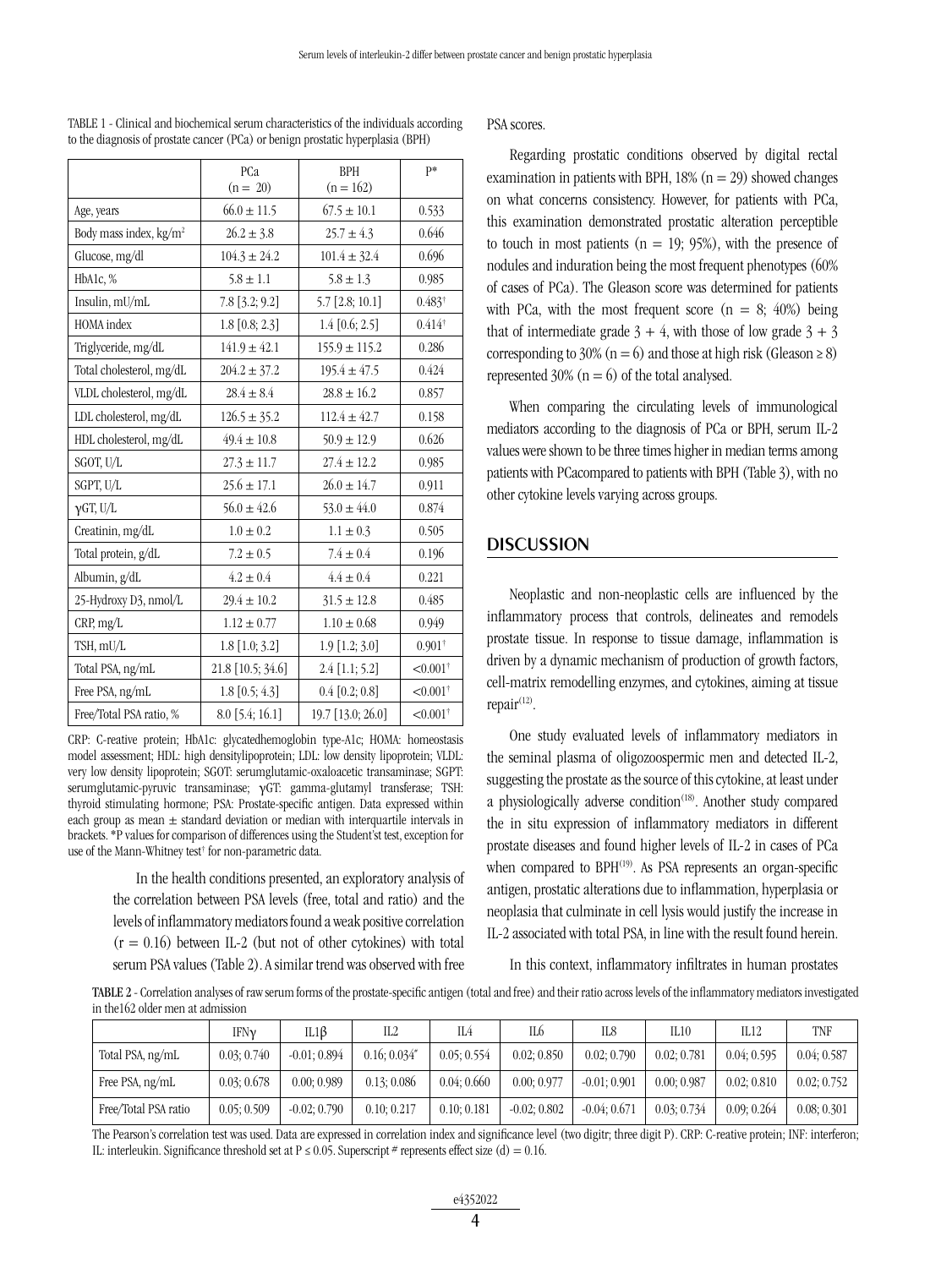| INF:                   | PCa<br>$(n = 20)$ | <b>BPH</b><br>$(n = 162)$ | p*    |
|------------------------|-------------------|---------------------------|-------|
| IFN $\gamma$ , pg/mL   | $2.3$ [0.7; 3.5]  | $2.1$ [0.7; 3.3]          | 0.857 |
| IL1 $\beta$ , pg/mL    | $1.3$ [0.3; 2.0]  | 1.0 [0.0; 2.1]            | 0.496 |
| $IL2$ , pg/mL          | 3.0 [0.0; 3.9]    | $0.0$ [0.0; 3.3]          | 0.034 |
| IL <sub>4</sub> , pgmL | $2.7$ [0.5; 4.1]  | $1.2$ [0.4; 3.4]          | 0.213 |
| $IL6$ , pg/mL          | 5.0 [2.9; 11.4]   | $4.1$ [2.4; 6.6]          | 0.355 |
| $IL8$ , pg/mL          | 14.7 [10.7; 35.0] | 17.9 [10.4; 42.6]         | 0.810 |
| IL10, pg/mL            | $1.9$ [0.1; 2.3]  | $1.7$ [0.0; 2.2]          | 0.356 |
| IL12, $pg/mL$          | $2.0$ [0.8; 2.4]  | $1.3$ [0.2; 2.3]          | 0.122 |
| TNF $\alpha$ , pg/mL   | $2.3$ [0.7; 2.9]  | 1.5 [0.4; 2.2]            | 0.286 |

TABLE 3 - Circulating levels of immune mediators according to the diagnosis of prostate cancer (PCa) or benign prostatic hyperplasia (BPH)

interferon; IL: interleukin. Data expressed within each group as median with interquartile intervals in brackets. \*P values for comparison of differences using the Mann-Whitney test.

are described in the literature and, although their origin is still uncertain, they can be seen in benign and malignant lesions $(20)$ , with tumor-associated macrophages (TAMs) abundant in inflammatory infiltrates. Neoplastic tissues<sup>(12)</sup>. An important dual role of TAMs is observed in neoplasms because they can both have a cytotoxic effect on neoplastic cells (mediated by IL-2, IL12 or IFN) as well as being responsible for the production of growth factors and proteases that contribute to tumor progression $(12)$ .

During investigations for the treatment of PCa, IL-2 was found as an important component in the immune response since, from a pro-inflammatory point of view, M1 macrophages release IL-2 to trigger an anti-tumour response  $(21,22)$ . While type M2 macrophages mediate an anti-inflammatory response that usually leads to tumour progression, M1 macrophages appear to be able to produce and respond to IL- $2^{(23)}$ . Furthermore, IL2 directly promotes the differentiation of TCD8+ lymphocytes<sup>(24)</sup>, promoting selective targeting for the destruction of tumour cells. Dolman et al demonstrated that infusion of IL-2 suppresses the growth and spread of human prostate carcinoma in severely immunosuppressed mice<sup>(25)</sup>, with probable involvement of TAMs in the response promoted by the mediator. The availability of IL-2 also suggests absence of regulatory T cells (Tregs CD25+ Fox3p+) which are responsible for capturing/neutralizing circulating IL-2, and promoting worse prognosis of  $PCa^{(10)}$ .

In line with potential benefits from endogenous IL-2 production, therapeutic proposals currently employ IL-2 in effective immunotherapy against human cancers<sup>(26)</sup>. Long-lasting and complete regressions of metastatic diseases for melanoma and kidney cancer were observed using IL-2 infusions<sup> $(27)$ </sup>. In addition, in vitro and in vivo experimental models demonstrated that monoclonal antibodyconjugated with IL2 stimulates lymphocytemediated antitumor cytotoxicity(28).

Although the design of the present study does not allow the establishment of a cause and effect relationship and has limitations due to the lack of quantification and typing of macrophages present in the prostate gland, the study serves as the basis for experimental approachs investigating novel immunotherapies, especially those using IL-2 and/or stimulated M1 macrophages to demonstrate whether these activation(s) are associated with cancer confinement to the organ and better prognosis.

Therefore, from our results, we suggest that the elevation of circulating levels of IL-2 observed herein could be attributable to an endogenous defence mechanism against the prostate cancer, orchestrated by the activity of M1 macrophages and cytotoxic cells activated, based on the assumption that tumor progression depends on the conditions of the micro environment. However, a possible eligibility of IL-2 as novel biomarker for PCa depends on further studies that should explore the sensitivity and specificity of this marker in a comprehensive clinical context.

Conflicts of Interests: The authors declare they have no competing interests.

Acknowledgements: The authors thank the administrative office of the Hospital of the University of Brasília for the environment for clinical procedures, the Biology Institute of theUniversity of Brasília for access to the FACS Verse™ cytometer and due infrastructure, and to the Art Lab Institutein Brasília for the clinical biochemistry assessments. This work was supported by the Coordination for the Improvement of Higher Education Personnel (CAPES, Finance Code 001), the National Council for Scientific and Technological Development (CNPq, #442925/2014- 0) and the Research Support Foundation of the Federal District (FAPDF, #193.001.240 2016).

Author contributions: WKE-C was responsible for clinical biochemistry quantifications. GGA assessed the immunological mediators, ACT-F advised on technical procedures and performed quality control assessments. DIVP assisted on statistical analyses. CFM performed the medical assessments. OTN and CFM designed and coordinated the study. OTN, WKE-C and GGA conducted to the writing process, with the two-former responsible for the final version for publication.

Disclaimer: The authors declare minor self-plagiarism by reusing elements from published work of our own to help describing the sample and methods, being provided appropriate reference.

Data availability statement: Data can be made available upon reasonable request to the corresponding author.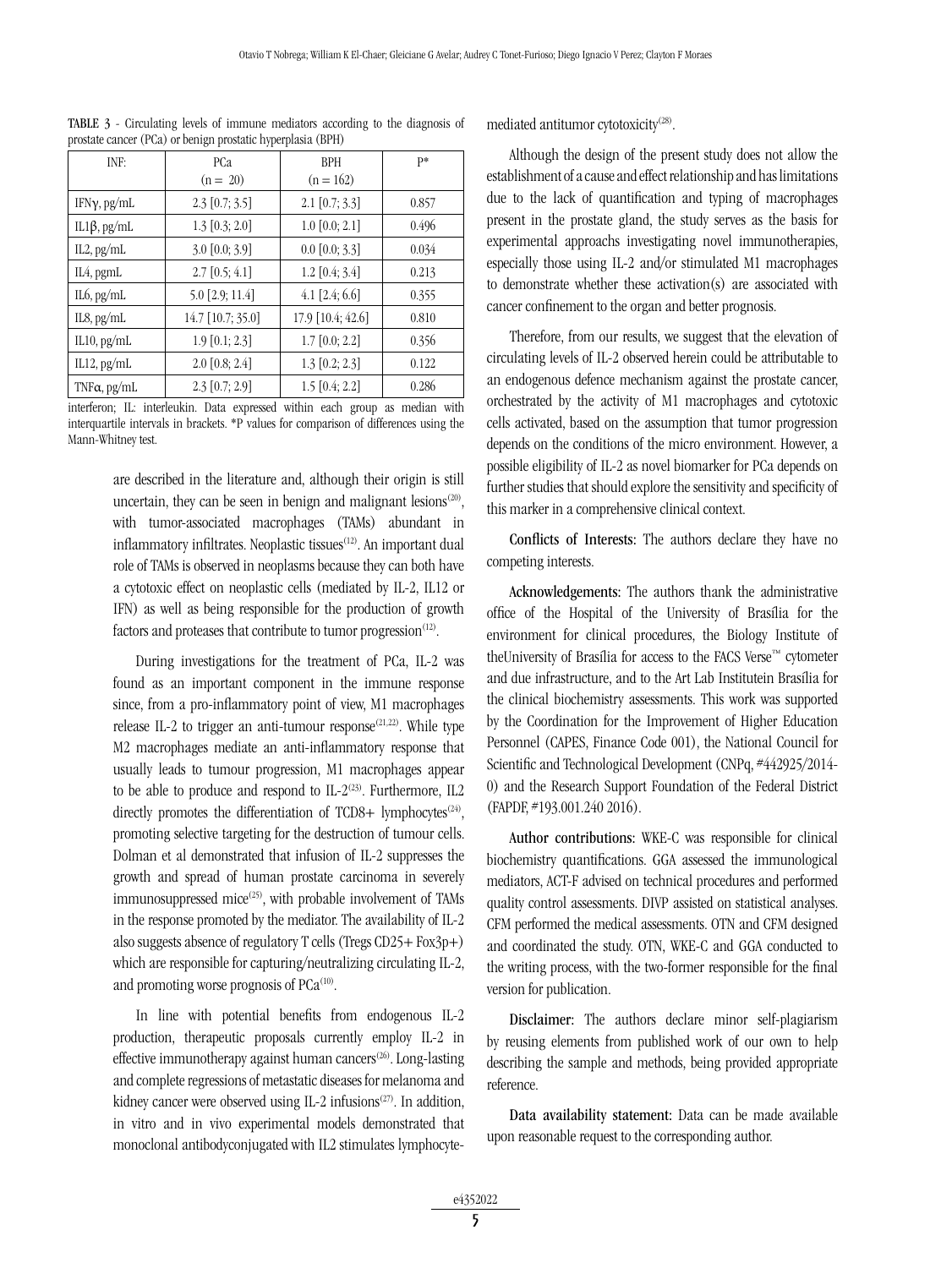Ethical Approval: All procedures with human participants were in accordance to national ethical standards as well as to institutional Ethics Committee on Research (University of Brasília) and with the 1964 Helsinki Declaration and later amendments.

### **REFERENCES**

- 1. Gronberg H. Prostate cancer epidemiology. Lancet. 2003; 361(9360): 859-64.
- 2. Chughtai B, Forde JC, Thomas DD, et al. Benign prostatic hyperplasia. Nat Rev Dis Primers. 2016; 2: 16031.
- 3. Stone BV, Shoag J, Halpern JA, et al. Prostate size, nocturia and the digital rectal examination: a cohort study of 30 500 men. BJU Int. 2017; 119(2): 298-304.
- 4. INCA. Estimate/2018 Cancer Incidence in Brazil. 2019.
- 5. Cai T, Santi R, Tamanini I, et al. Current Knowledge of the Potential Links between Inflammation and Prostate Cancer. Int J Mol Sci. 2019; 20(15): 3833.
- 6. Kramer G, Mitteregger D, Marberger M. Is benign prostatic hyperplasia (BPH) an immune inflammatory disease? Eur Urol. 2007; 51(5): 1202-16.
- 7. Putnam SD, Cerhan JR, Parker AS, et al. Lifestyle and anthropometric risk factors for prostate cancer in a cohort of Iowa men. Ann Epidemiol. 2000; 10(6): 361-9.
- 8. Ornish D, Weidner G, Fair WR, et al. Intensive lifestyle changes may affect the progression of prostate cancer. J Urol. 2005; 174(3): 1065-9.
- 9. Fujita K, Ewing CM, Sokoll LJ, et al. Cytokine profiling of prostatic fluid from cancerous prostate glands identifies cytokines associated with extent of tumor and inflammation. The Prostate. 2008; 68(8): 872-82.
- 10. Sfanos KS, De Marzo AM. Prostate cancer and inflammation: the evidence. Histopathol. 2012; 60(1): 199-215.
- 11. Multhoff G, Molls M, Radons J. Chronic inflammation in cancer development. Front Immunol. 2011; 2: 98.
- 12. Coussens LM, Werb Z. Inflammation and cancer. Nature. 2002; 420(6917): 860-7.
- 13. Culig Z. Cytokine disbalance in common human cancers. Biochim Biophys Acta. 2011; 1813(2): 308-14.
- 14. Torrealba N, Rodriguez-Berriguete G, Fraile B, et al. Expression of several cytokines in prostate cancer: Correlation with clinical variables of patients. Relationship with biochemical progression of the malignance. Cytokine. 2017; 89: 105-15.
- 15. Dall'Oglio MF. Prostate Cancer Guidelines / Brazilian Society of Urology. In: SBU, ed. Rio de Janeiro. 2011; 92.
- 16. El-Chaer WK, Moraes CF, Nobrega OT. Diagnosis and Prognosis of Prostate Cancer from Circulating Matrix Metalloproteinases and Inhibitors. J Aging Res. 2018; 7681039.
- 17. El-Chaer WK, Tonet-Furioso AC, Morais Junior GS, et al. Serum Levels of Matrix Metalloproteinase-1 in Brazilian Patients with Benign Prostatic Hyperplasia or Prostate Cancer. Curr Gerontol Geriatr Res. 2020; 6012102.
- 18. Matalliotakis I, Sifakis S, Goumemou A, et al. Cytokine levels in seminal plasma. Clin Exp Obstet Gynecol. 1998; 25(2): 58-60.
- 19. Huang TR, Wang GC, Zhang HM, et al. Differential research of inflammatory and related mediators in BPH, histological prostatitis and PCa. Andrologia. 2018.
- 20. Schillaci O, Scimeca M, Trivigno D, et al. Prostate cancer and inflammation: A new molecular imaging challenge in the era of personalized medicine. Nucl Med Biol. 2019; 69: 66-79.
- 21. Solis-Martinez R, Cancino-Marentes M, Hernandez-Flores G, et al. Regulation of immunophenotype modulation of monocytes-macrophages from M1 into M2 by prostate cancer cell-culture supernatant via transcription factor STAT3. Immunol Lett. 2018; 196: 140-8.
- 22. Solís-Martínez R, Hernández-Flores G, Ochoa-Carrillo FJ, et al. Tumor-associated macrophages contribute to the progression of prostate cancer. Mexican Oncology Gaceta. 2015; 14(2): 97-102.
- 23. Doersch KM, Moses KA, Zimmer WE. Synergistic immunologic targets for the treatment of prostate cancer. Exp Biol Med. 2016; 241(17): 1900-10.
- 24. McNally A, McNally M, Galea R, et al. Immunogenic, but not steady-state, antigen presentation permits regulatory T-cells to control CD8+ T-cell effector differentiation by IL-2 modulation. PLoS One. 2014; 9(1): e85455.
- 25. Dolman CS, Mueller BM, Lode HN, et al. Suppression of human prostate carcinoma metastases in severe combined immunodeficient mice by interleukin 2 immunocytokine therapy. Clin Cancer Res. 1998; 4(10): 2551-7.
- 26. Jiang T, Zhou C, Ren S. Role of IL-2 in cancer immunotherapy. Oncoimmunol. 2016; 5(6): e1163462.
- 27. Rosenberg SA. IL-2: the first effective immunotherapy for human cancer. J Immunol. 2014; 192(12): 5451-8.
- 28. Sugimoto Y, Hirota M, Yoshikawa K, et al. The therapeutic potential of a novel PSMA antibody and its IL-2 conjugate in prostate cancer. Anticancer Res. 2014; 34(1): 89-97.